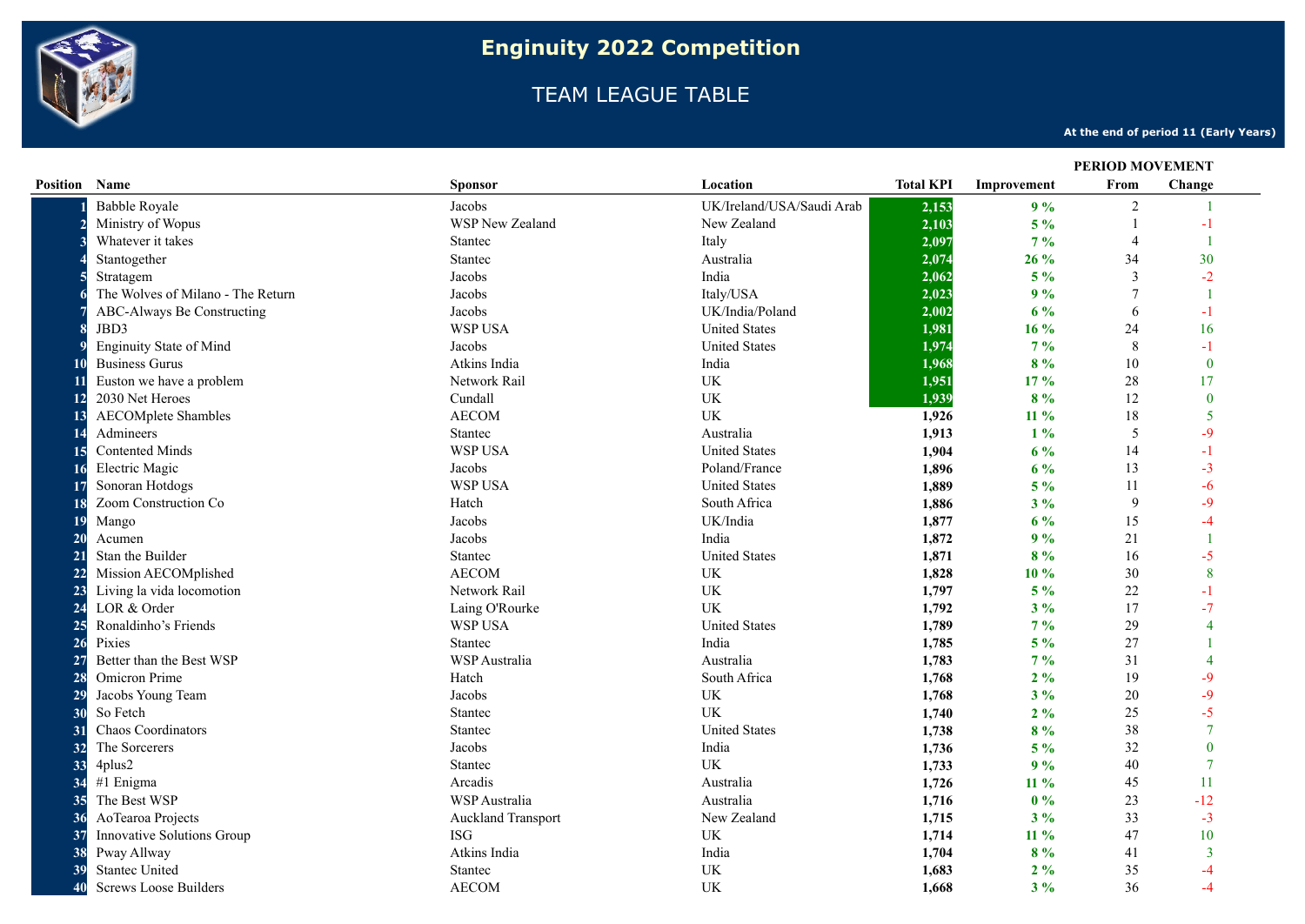| 41        | Ray's Angels                       | Laing O'Rourke      | UK                              | 1,665 | $6\%$  | 44 | $\overline{3}$  |
|-----------|------------------------------------|---------------------|---------------------------------|-------|--------|----|-----------------|
| 42        | MSquareD                           | Mott Macdonald      | <b>UK</b>                       | 1,664 | 14 %   | 61 | 19              |
| 43        | The Infinity Stones                | Jacobs              | India                           | 1,661 | 15 %   | 66 | 23              |
| 44        | Sydney Fire Salamanders            | Arcadis             | Australia                       | 1,657 | $5\%$  | 43 | $-1$            |
| 45        | WASP's                             | WSP UK              | UK                              | 1,647 | $11\%$ | 57 | 12              |
| 46        | United Stantec                     | Stantec             | Australia                       | 1,624 | $1\%$  | 39 | $-7$            |
| -47       | We Build Legos                     | <b>WSP UK</b>       | UK                              | 1,619 | 13 %   | 68 | 21              |
| 48        | The Graduain'ts                    | <b>AECOM</b>        | UK                              | 1,612 | $6\%$  | 51 | $\overline{3}$  |
| 49        | The fellowship of the trade        | Jacobs              | Italy                           | 1,610 | $2\%$  | 42 | $-7$            |
| <b>50</b> | <b>Uncommon Loons</b>              | Stantec             | <b>United States</b>            | 1,607 | 13 %   | 69 | 19              |
| -51       | Hydro Powered                      | Stantec             | Australia                       | 1,598 | $2\%$  | 46 | $-5$            |
| 52        | She'll Be Alright                  | WSP New Zealand     | New Zealand                     | 1,597 | 8%     | 56 | $\overline{4}$  |
| 53        | Fabulous Five                      | Tonkin & Taylor     | New Zealand                     | 1,593 | $-6\%$ | 26 | $-27$           |
| 54        | <b>Blowers' Builders</b>           | <b>ISG</b>          | UK                              | 1,589 | $-1\%$ | 37 | $-17$           |
| 55        | StanTechnology                     | Stantec             | New Zealand                     | 1,562 | $5\%$  | 55 | $\bf{0}$        |
| 56        | Mott Mac & Cheese                  | Mott Macdonald      | UK                              | 1,559 | $2\%$  | 48 | $-8$            |
| 57        | Fireflies                          | Jacobs              | UK/India/Poland                 | 1,557 | $7\%$  | 64 | $7\phantom{.0}$ |
| 58        | Project Earth                      | Jacobs              | India/Germany                   | 1,557 | 11 %   | 74 | 16              |
| 59        | Well Spent Pay                     | WSP New Zealand     | New Zealand                     | 1,552 | $2\%$  | 52 | $-7$            |
| 60        | Shunyaant                          | Stantec             | India                           | 1,546 | $1\%$  | 49 | $-11$           |
| -61       | BacheLO'R(ettes)                   | Laing O'Rourke      | UK                              | 1,545 | $6\%$  | 63 | $\overline{2}$  |
| -62       | <b>Brisbane Tycoons</b>            | Stantec             | Australia                       | 1,535 | $1\%$  | 50 | $-12$           |
| 63        | <b>Stantastic Gnomes</b>           | Stantec             | <b>United States</b>            | 1,532 | 17 %   | 93 | 30              |
| -64       | Progradstinators                   | Stantec             | UK                              | 1,520 | $3\%$  | 60 | $-4$            |
| -65       | Not the crackers company           | Jacobs              | UK                              | 1,513 | 11 %   | 84 | 19              |
| -66       | <b>Burrito Happold</b>             | <b>Buro Happold</b> | UK                              | 1,508 | 9%     | 77 | -11             |
| 67        | Cristiano Happoldo                 | <b>Buro Happold</b> | UK                              | 1,507 | $1\%$  | 53 | $-14$           |
| 68        | Close Contacts                     | Tonkin & Taylor     | New Zealand                     | 1,507 | $15\%$ | 94 | 26              |
| 69        | Aztecs                             | Jacobs              | India                           | 1,495 | $1\%$  | 54 | $-15$           |
| 70        | The Blue Ocean                     | Jacobs              | India                           | 1,483 | 10 %   | 87 | 17              |
| 71        | AECOMplishment                     | <b>AECOM</b>        | UK                              | 1,475 | $6\%$  | 75 | $\overline{4}$  |
| 72        | Wycombe Wildcards                  | Stantec             | UK                              | 1,474 | $7\%$  | 79 | $7\phantom{.0}$ |
| 73        | Forget abou-rit                    | Hatch               | South Africa                    | 1,473 | 8%     | 83 | 10              |
| 74        | Melon Task                         | Stantec             | Qatar                           | 1,469 | $0\%$  | 59 | $-15$           |
| 75        | Aussie Slang O'Rourke              | Laing O'Rourke      | Australia                       | 1,466 | $-1\%$ | 58 | $-17$           |
| 76        | TTanSec                            | Stantec             | <b>UK</b>                       | 1,459 | $3\%$  | 71 | $-5$            |
| 77        | Joe & Sidekicks                    | Tonkin & Taylor     | New Zealand                     | 1,457 | $7\%$  | 86 | 9               |
| 78        | <b>Cundall Coin Catchers</b>       | Cundall             | UK                              | 1,451 | 13 %   | 99 | 21              |
| 79        | Taupō Turnups                      | WSP New Zealand     | New Zealand                     | 1,449 | $2\%$  | 70 | $-9$            |
| 80        | Jacobs Minions                     | Jacobs              | UK/India/Abu Dhabi              | 1,441 | $2\%$  | 72 | $-8$            |
| 81        | Six of a Kind                      | WSP UK              | UK                              | 1,438 | $4\%$  | 80 | $-1$            |
| 82        | $(P)$ A-Team                       | PA Consulting       | $\ensuremath{\text{UK}}\xspace$ | 1,402 | $4\%$  | 88 | 6               |
| 83        | Catch-ologists                     | Stantec             | UK                              | 1,401 | $5\%$  | 90 | $\overline{7}$  |
| 84        | Uncle Stan's Plan                  | Stantec             | <b>United States</b>            | 1,393 | $1\%$  | 82 | $-2$            |
| 85        | Mud Men                            | Mott Macdonald      | UK                              | 1,391 | $-1\%$ | 73 | $-12$           |
| 86        | The RSBee-Gees                     | <b>RSBG</b>         | UK                              | 1,385 | $4\%$  | 91 | 5               |
| 87        | Engi-Toon-ity                      | Stantec             | UK                              | 1,382 | $0\%$  | 78 | $-9$            |
| 88        | Stan-Can                           | Stantec             | Canada                          | 1,377 | $4\%$  | 92 | $\overline{4}$  |
| 89        | AECOMbination to be reckoned with! | <b>AECOM</b>        | UK                              | 1,362 | $-7\%$ | 62 | $-27$           |
| 90        | Focus Group                        | Jacobs              | UK/India/Poland                 | 1,362 | $-6\%$ | 65 | $-25$           |